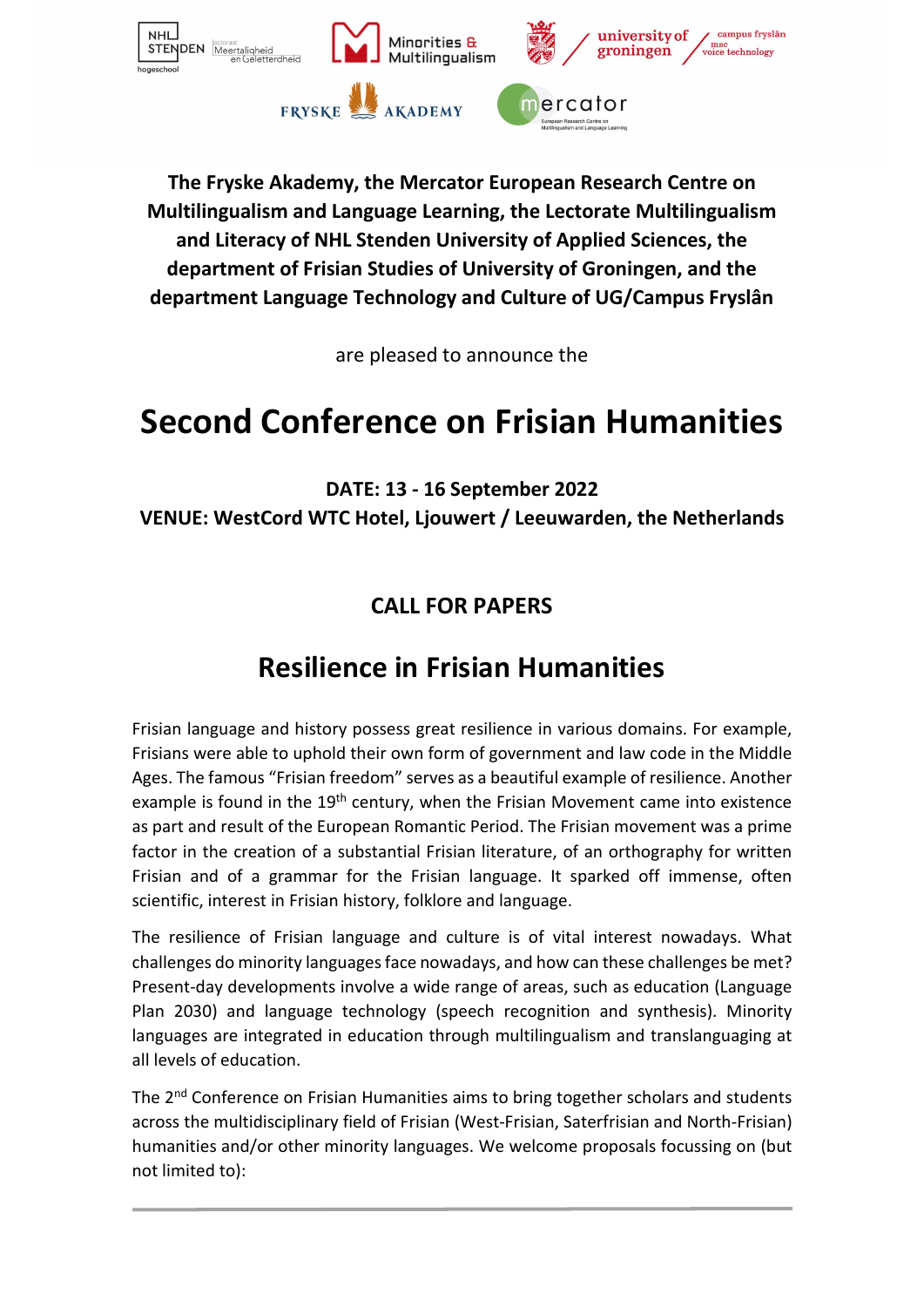- − Frisian Linguistics
- − Multilingualism in a minority context
- − Multilingual education in a minority context
- − Speech and language technology for low-resourced languages
- − Medieval history of Frisia
- − 19th century history of Frisia
- − Literature of minority languages, in particular Frisian
- − Movies and films in minority languages

We are proud to introduce our plenary speakers (in alphabetical order):

- Dr. Barbara Gross, Freie Universität Bozen/ Libera Università di Bolzano, Italy
- Prof. dr. Phill. Jarich Hoekstra, Christian-Albrechts-Universität, Kiel, Germany
- Prof. dr. Goffe Jensma, University of Groningen, the Netherlands
- Prof. dr. Joep Leerssen, University of Amsterdam, the Netherlands
- Dr. Odette Scharenborg, Delft University of Technology, the Netherlands

Proposals regarding original, previously unpublished research on minority languages are invited in two formats: individual papers and posters. Proposals should relate to one (or more) of the conference themes listed above. The Scientific Committee is open to proposals for colloquia/workshops. Should you want to organise a workshop or colloquium during the conference, please contact the organisers at [info@frisianhumanities.frl](mailto:info@frisianhumanities.frl) for more information.

#### **Proposals for individual papers or posters**

Please submit an abstract (450-words including references) of your paper or poster. During the submission process you will be asked for your name, affiliation, address, phone and email address. The abstract should include enough detail to allow reviewers to judge the scientific merits of the proposal.

The official languages of the conference are Frisian, Dutch, German and English. The sessions on multilingual education, multilingualism in a minority context and on speech and language technologies for minority languages will be in English only. If a presentation is based on data in any other language, use of multilingual material (e.g. in Power Point slides, handouts) is recommended.

Oral papers will be allotted 30 minutes, allowing 20 minutes for presentation and 10 minutes for questions.

The abstracts for **papers and posters** should be [submitted here.](https://docs.google.com/forms/d/e/1FAIpQLSdcMkMziqyJwCdO1yum21wPoAqQvlKEA96DAvkIVr2YQbeBIg/viewform)